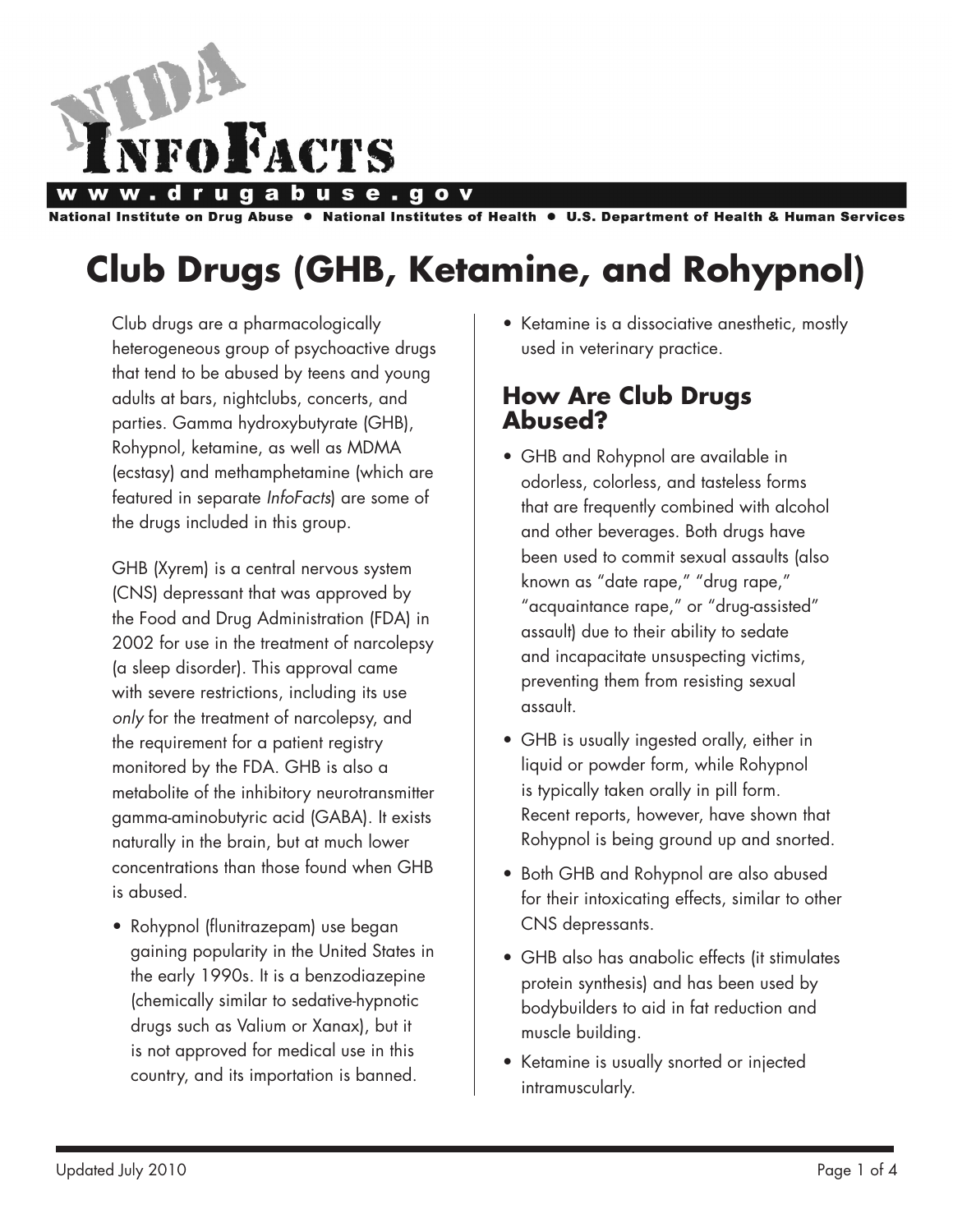

• National Institutes of Health • U.S. Department of Health & Human Services

# **How Do Club Drugs Affect the Brain?**

- GHB acts on at least two sites in the brain: the GABA $_{\textrm{\tiny{B}}}$  receptor and a specific GHB binding site. At high doses, GHB's sedative effects may result in sleep, coma, or death.
- Rohypnol, like other benzodiazepines, acts at the GABAA receptor. It can produce anterograde amnesia, in which individuals may not remember events they experienced while under the influence of the drug.
- Ketamine is a dissociative anesthetic, so called because it distorts perceptions of sight and sound and produces feelings of detachment from the environment and self. Ketamine acts on a type of glutamate receptor (NMDA receptor) to produce its effects, which are similar to those of the drug PCP.1,2, Low-dose intoxication results in impaired attention, learning ability, and memory. At higher doses, ketamine can cause dreamlike states and hallucinations; and at higher doses still, ketamine can cause delirium and amnesia.

#### *Addictive Potential*

• Repeated use of GHB may lead to withdrawal effects, including insomnia, anxiety, tremors, and sweating. Severe

withdrawal reactions have been reported among patients presenting from an overdose of GHB or related compounds, especially if other drugs or alcohol are involved.3

- Like other benzodiazepines, chronic use of Rohypnol can produce tolerance, physical dependence, and addiction.
- There have been reports of people binging on ketamine, a behavior that is similar to that seen in some cocaine- or amphetamine-dependent individuals. Ketamine users can develop signs of tolerance and cravings for the drug.4

## **What Other Adverse Effects Do Club Drugs Have on Health?**

Uncertainties about the sources, chemicals, and possible contaminants used to manufacture many club drugs make it extremely difficult to determine toxicity and associated medical consequences. Nonetheless, we do know that:

• Coma and seizures can occur following use of GHB. Combined use with other drugs such as alcohol can result in nausea and breathing difficulties. GHB and two of its precursors, gamma butyrolactone (GBL) and 1,4 butanediol (BD), have been involved in poisonings, overdoses, date rapes, and deaths.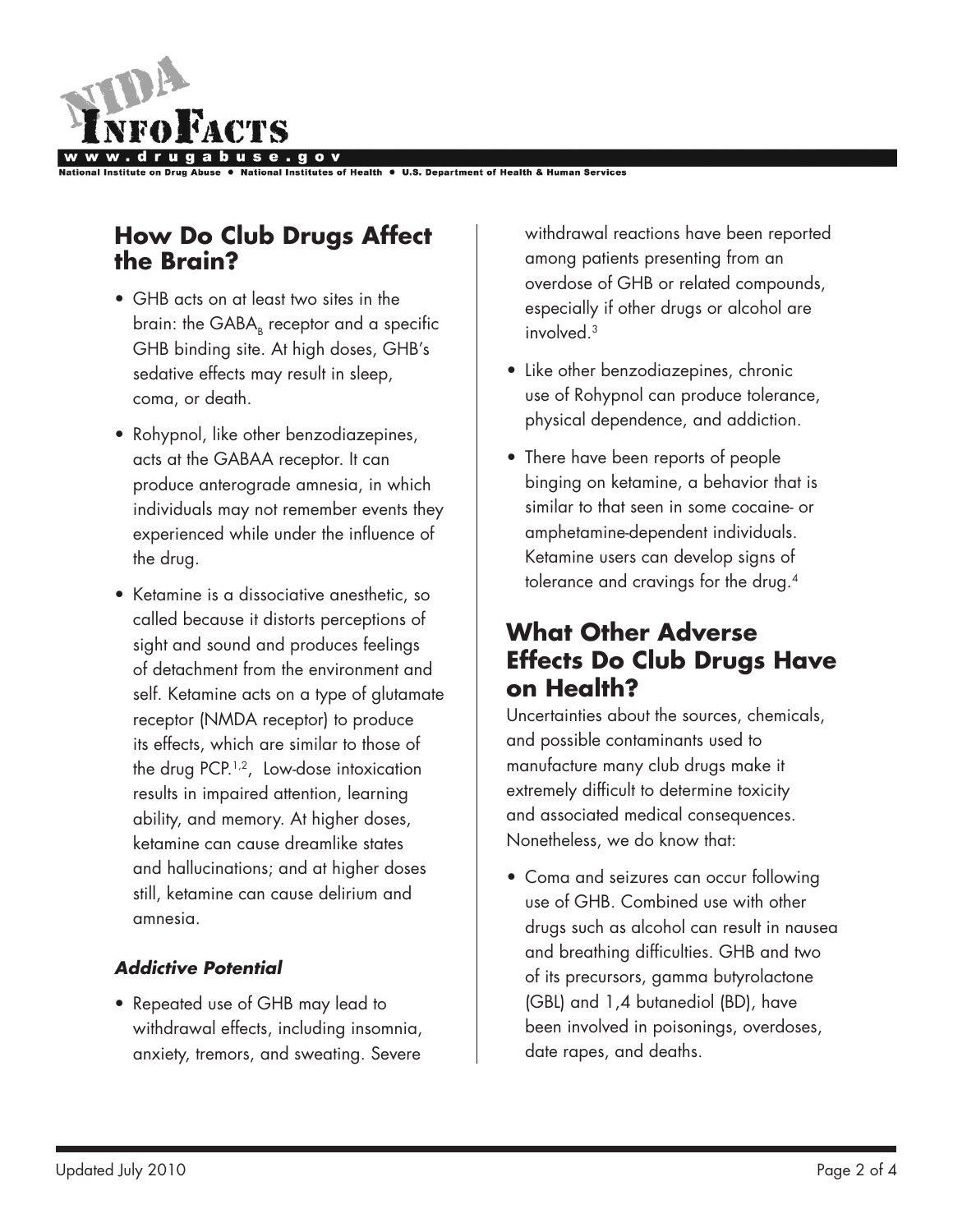

National Institutes of Health . U.S. Department of Health & Human Services

- Rohypnol may be lethal when mixed with alcohol and/or other CNS depressants.
- Ketamine, in high doses, can cause impaired motor function, high blood pressure, and potentially fatal respiratory problems.

#### **What Treatment Options Exist?**

There is very little information available in the scientific literature about treatment for persons who abuse or are dependent upon club drugs.

- There are no GHB detection tests for use in emergency rooms, and as many clinicians are unfamiliar with the drug, many GHB incidents likely go undetected. According to case reports, however, patients who abuse GHB appear to present both a mixed picture of severe problems upon admission and a good response to treatment, which often involves residential services.3
- Treatment for Rohypnol follows accepted protocols for any benzodiazepine, which may consist of a 3- to 5-day inpatient detoxification program with 24-hour intensive medical monitoring and management of withdrawal symptoms, since withdrawal from benzodiazepines can be life-threatening.3

• Patients with a ketamine overdose are managed through supportive care for acute symptoms, with special attention to cardiac and respiratory functions.<sup>5</sup>

## **How Widespread Is Club Drug Abuse?**

#### *Monitoring the Future Survey†*

MTF has reported consistently low levels of abuse of these club drugs since they were added to the survey. For GHB and ketamine, this occurred in 2000; for Rohypnol, 1996. According to results of the 2009 MTF survey, 0.7 percent of 8th-grade and 1.1 percent of 12th-grade students reported past-year†† use of GHB, a statistically significant decrease from peak-year use of 1.2 percent in 2000 for 8th-graders and 2.0 percent for 12th-graders in 2004. GHB use among 10th-grade students was reported at 1.0 percent, an increase from 2008 (0.5 percent), and statistically unchanged from peak use of 1.4 percent in 2002 and 2003.

Past-year use of ketamine was reported by 1.0 percent of 8th-graders, 1.3 percent of 10th-graders, and 1.7 percent of 12thgraders in 2009. These percentages also represent significant decreases from peak years: 2000 for 8th-graders (at 1.6 percent) and 2002 for 10th- and 12th-graders (at 2.2 and 2.6 percent, respectively).